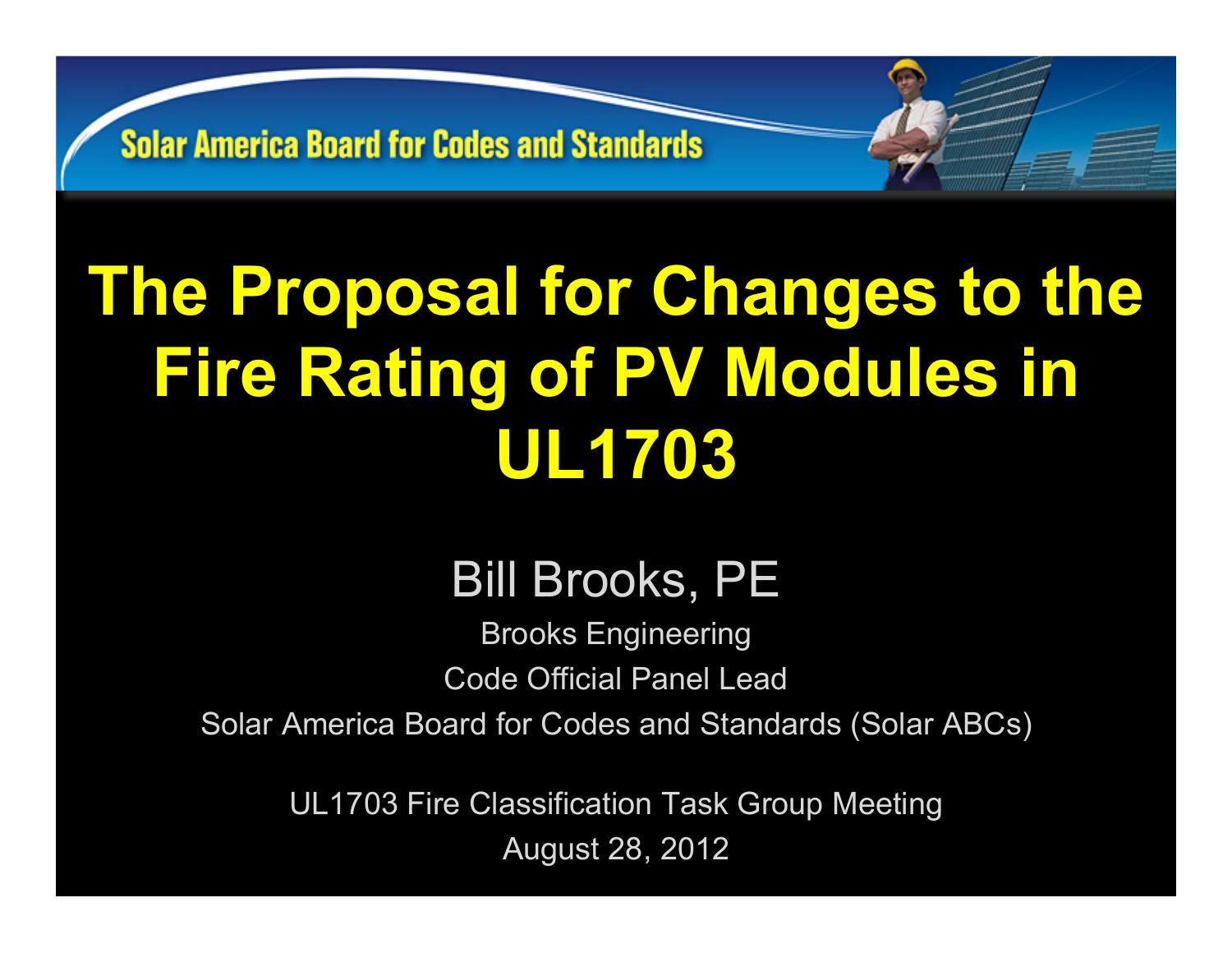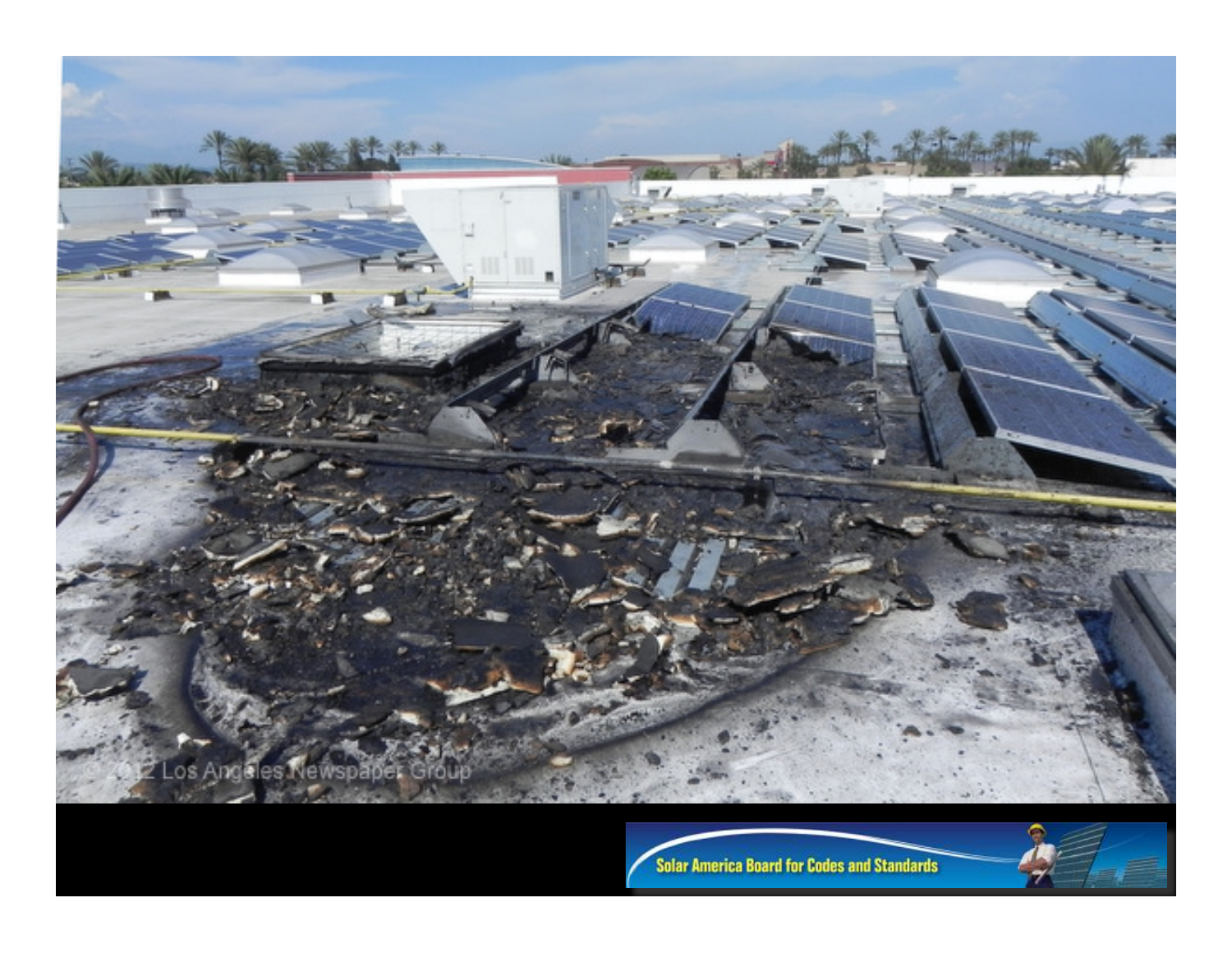## UL1703 Proposal in light of low and steep slope tests

- Baseline roof fire propagation should be around 12" past the interface location so that the proper balance of fire exposure takes place. (roughly 36" for steep slope and 42" for low slope).
- Low slope is more challenging than steep slope although angled PV modules help low slope systems pass.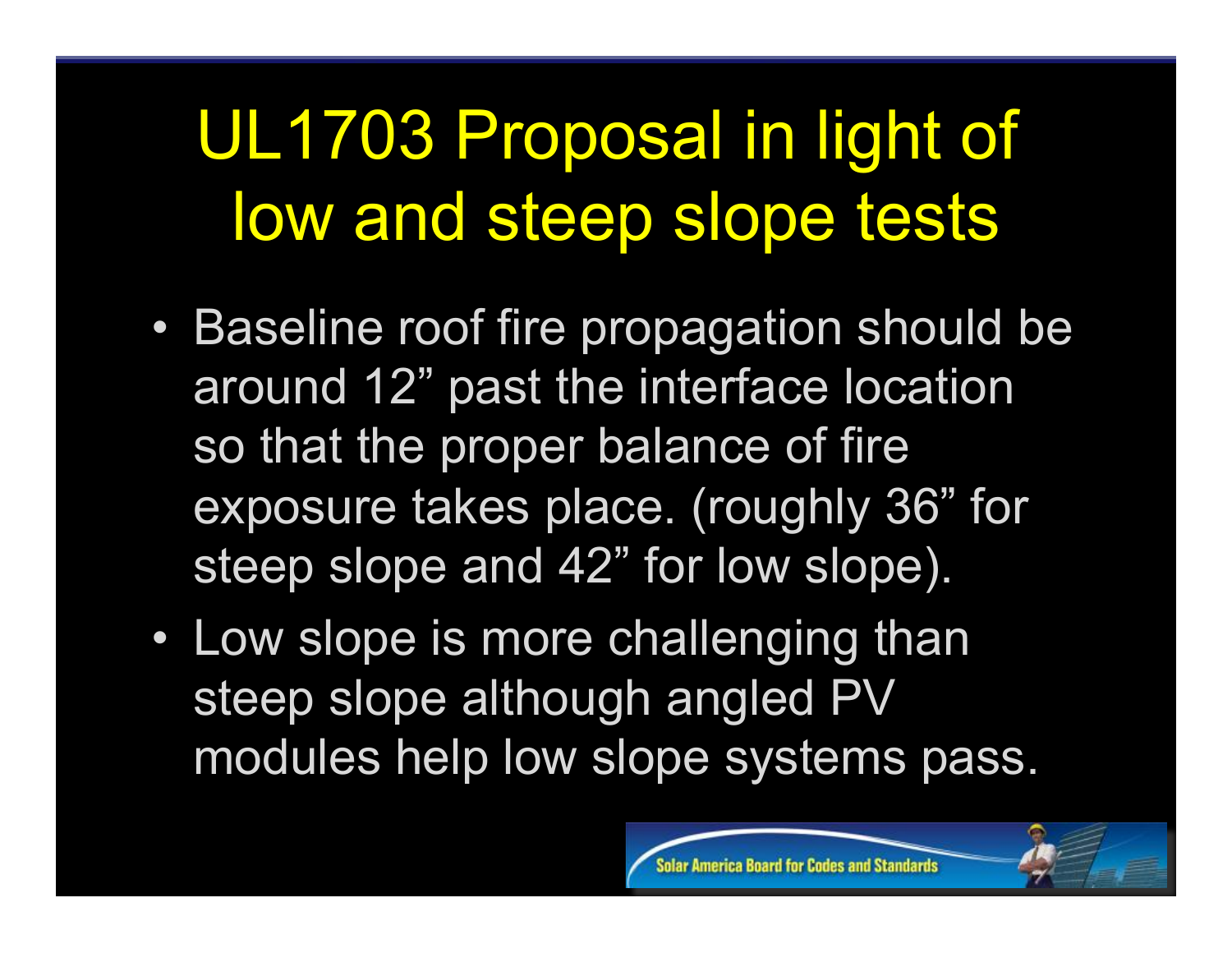## UL1703 Fire Classification Proposal

- Task group formed in December 2010 to develop proposal to revise UL1703.
- Task group broadened to include important stakeholder members outside of STP (roofing industry, rack manufacturers) in December 2011.



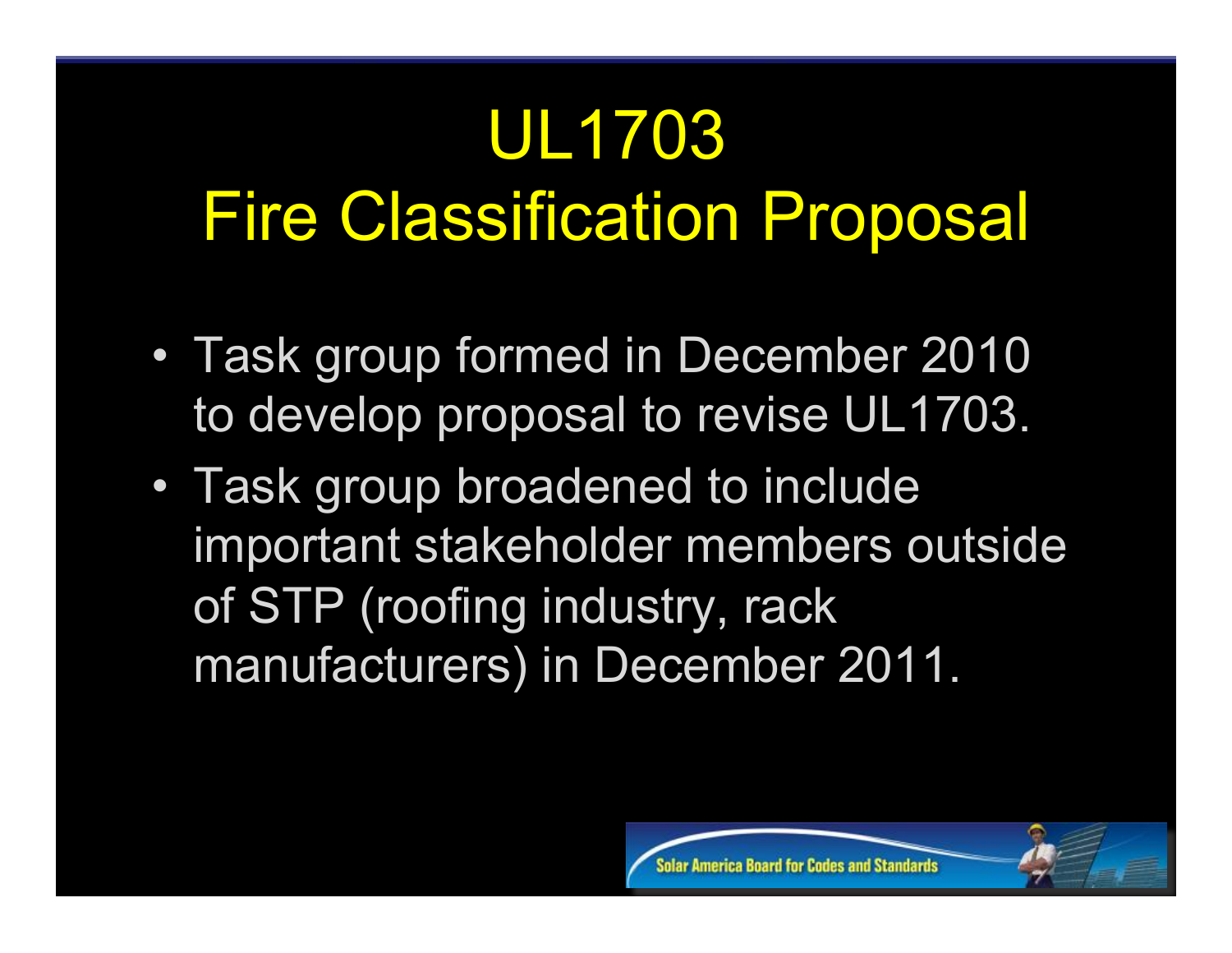#### Existing UL1703 Language

- Currently, the spread of flame test is only applied to the top of the module. (standard modules can pass Class A)
- Currently, the burning brand test considers a hole burned through the back of the module to be a failure of the test. (standard modules pass Class Cthis is why most modules are Class C)

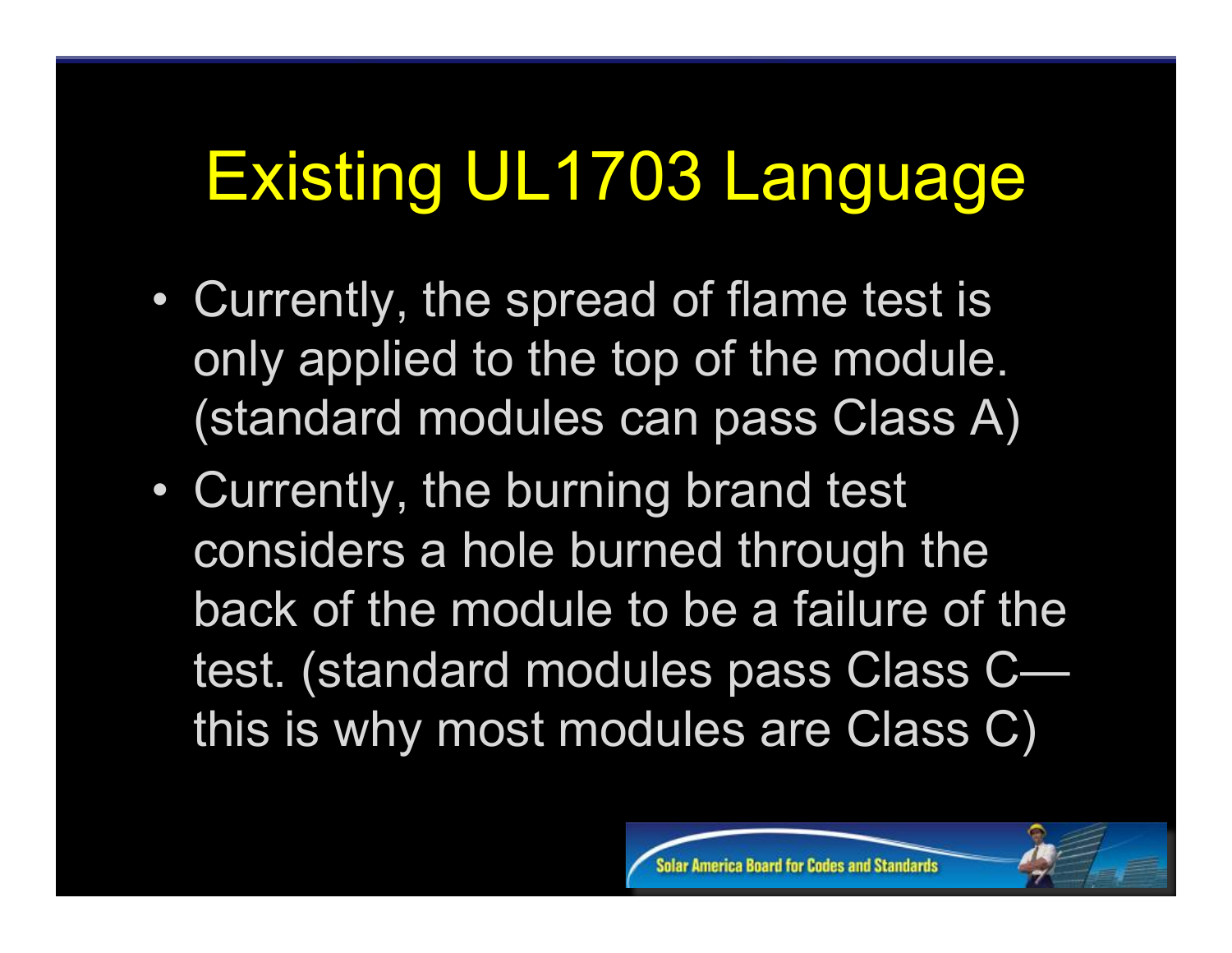### Proposed Changes to UL1703

- Apply flame to roof surface rather than on the surface of the module.
- Burning brand test is applied with a fire rated roof covering beneath the PV module.
- Modules not tested individually. PV systems are tested based on type of module (Glass/ polymer; Glass/Glass)
- Standard roof configurations for steep and low slope mounting systems.

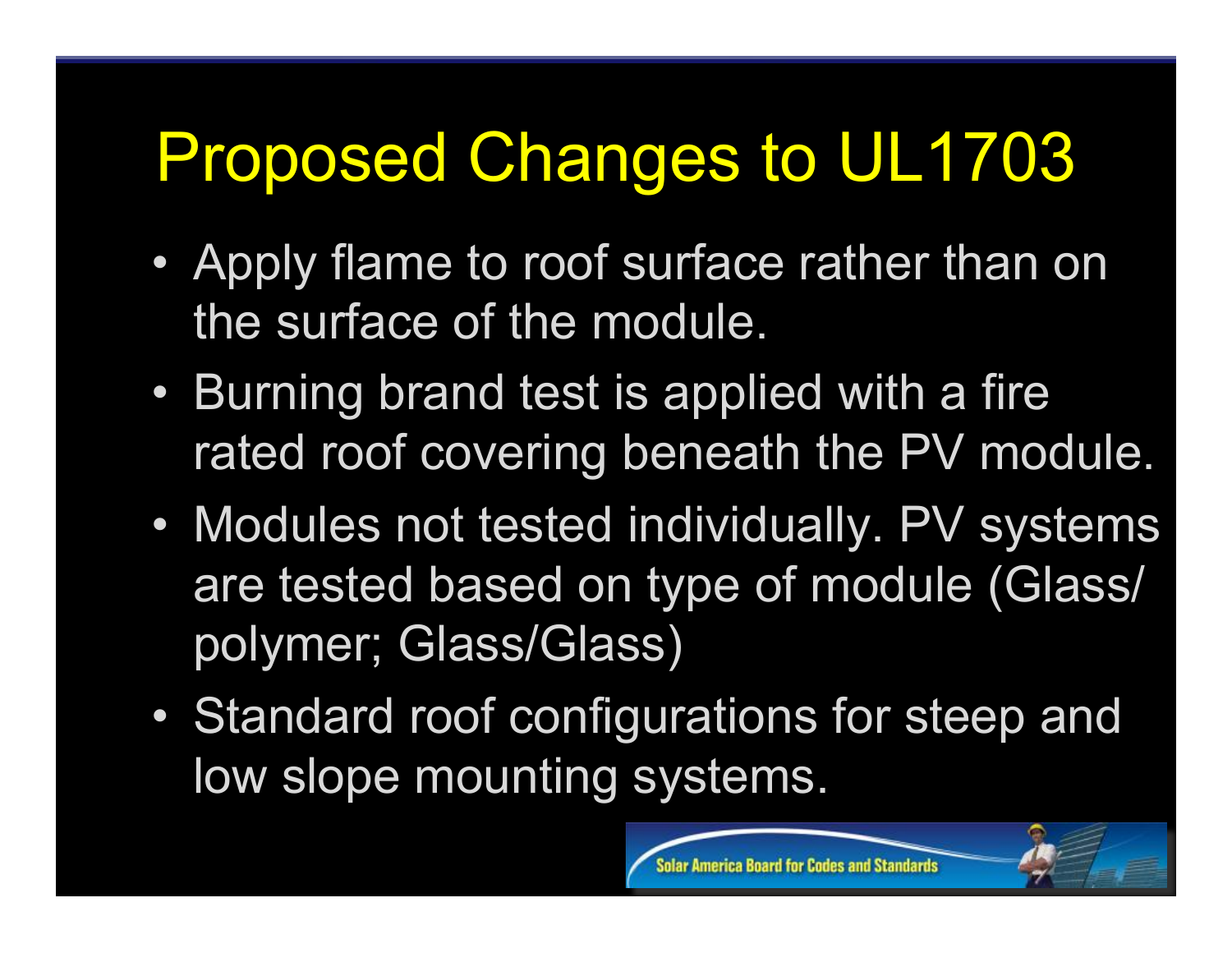### Spread of Flame Test-Steep Slope

- Steep sloped roofs use Class A, 3-Tab asphalt shingle roof system over 30# felt and 15/32" plywood deck at 5:12 angle.
- 3 baselines tested with average flame extension 48" or more. (no CRF necessary)
- Module mounting interface 36" from front of flame apparatus.

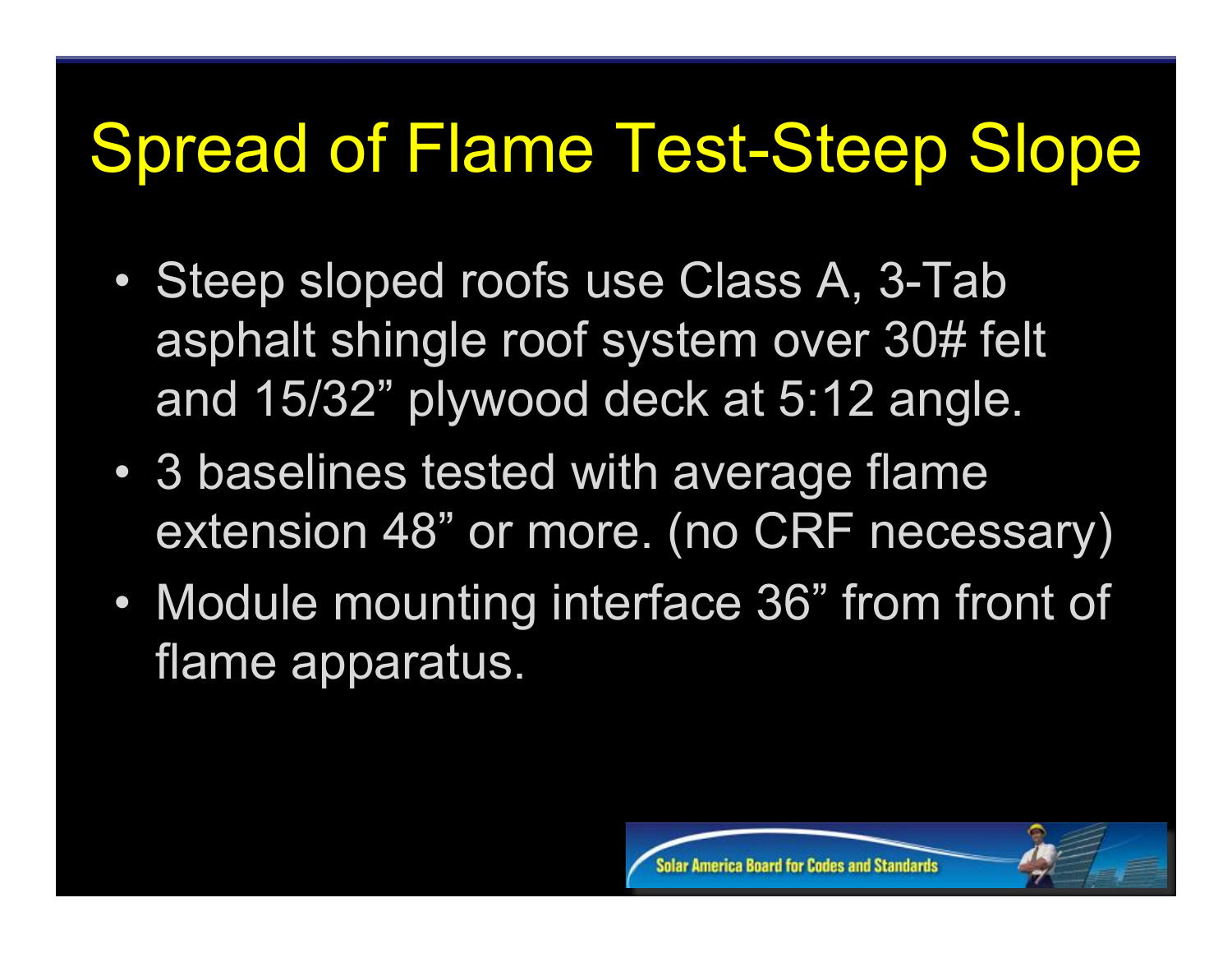#### Spread of Flame Test-Low Slope

- Low sloped roofs use Class A, LSFR EPDM roof at ½" per foot angle over 4" isocyan. insulation and 15/32" ply deck.
- 3 baselines tested with average flame extension 54" or more. (No CRF necessary)
- Symmetrical cross section only tested once. Asymmetrical cross section is tested from three edges (1) the leading edge, (2) one side edge, and (3) the back edge of a typical perimeter array block used for the mounting

system.

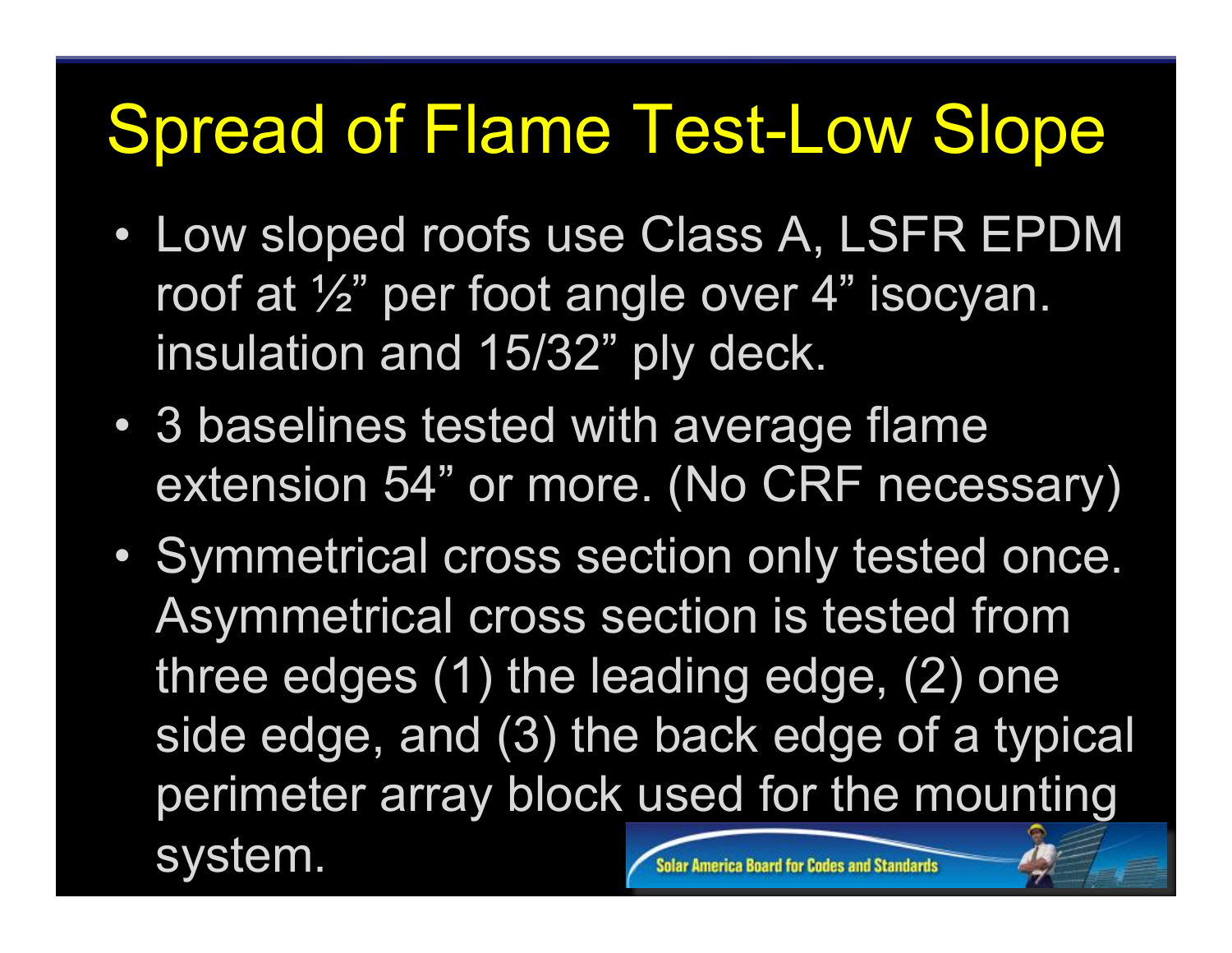## Burning Brand Test—Steep Slope

- Two different tests—ONLY for steep slope
- Test 1 is performed on surface of PV module above Class A, 3-Tab shingle roof.
- Test 2 uses a Class B brand between the PV module and the Class A roof. Test 2 is only performed if the array does not have a perimeter guard.
- Perimeter guard cannot pass 1/8" probe.

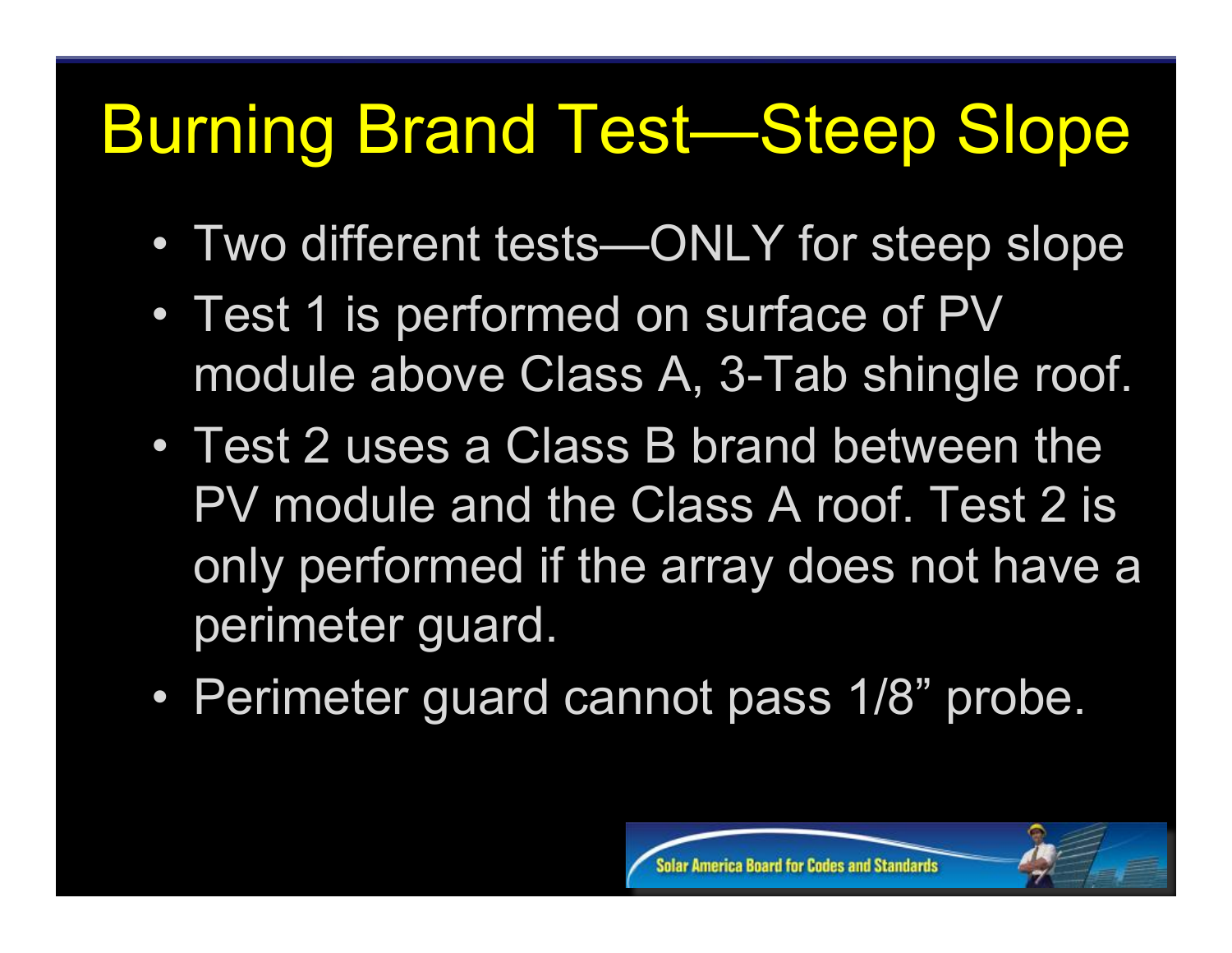#### **Conclusion**

- Fire classification is primarily a function of the mounting system.
- Typing of modules dramatically reduces the number of tests necessary.
- Qualification of critical radiant flux for PV modules and roofing materials ensured testing consistency.
- Must have a solution that the STP will approve and is defensible with AHJs and roofing industry.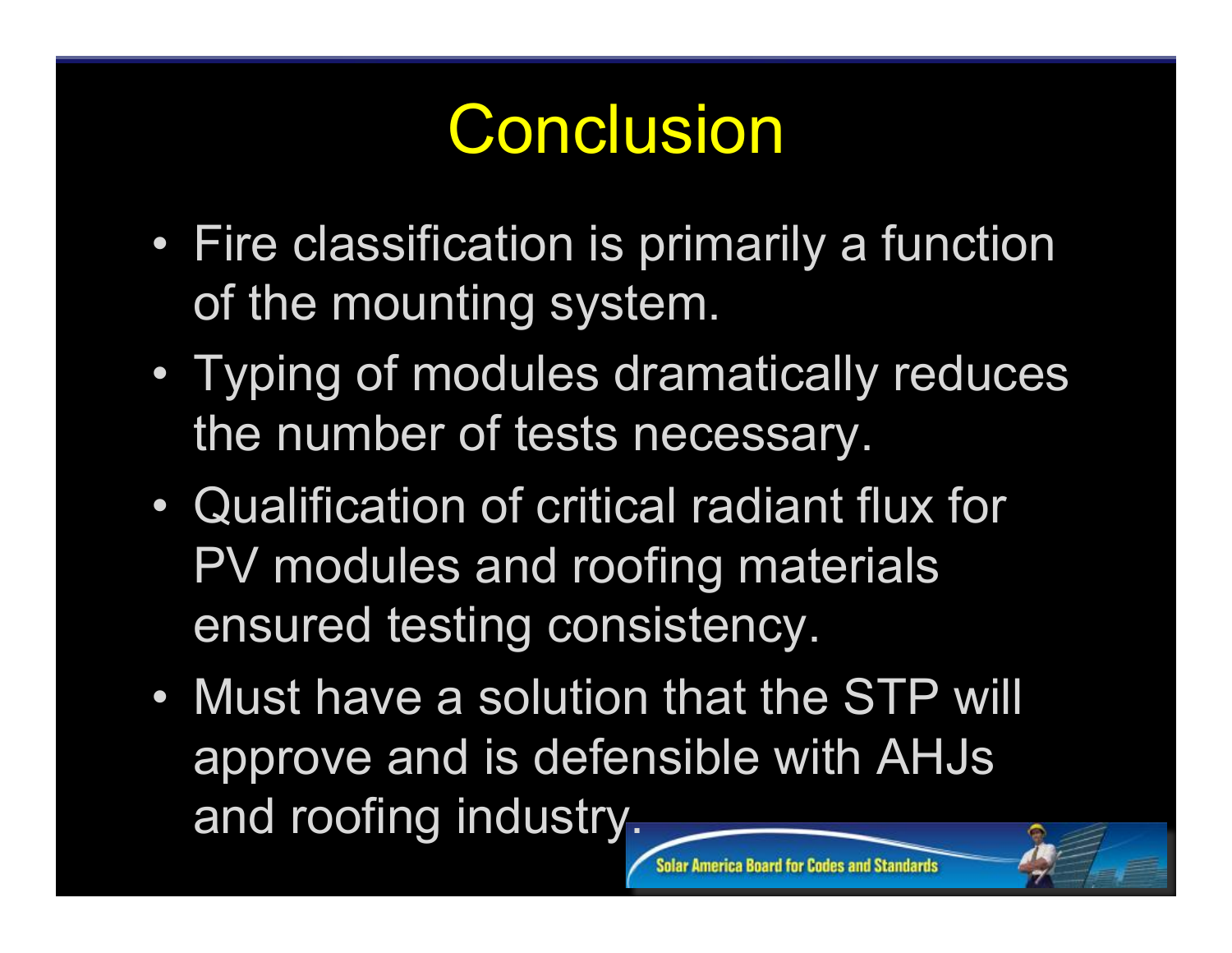## Updates on Results from New Fire Rating Research

http://www.solarabcs.org/current-issues/ fire class rating.html

www.solarabcs.org

- $\triangleright$  Current Issues
- $\triangleright$  Fire and Flammability
- $\triangleright$  Fire Class Rating of PV Systems